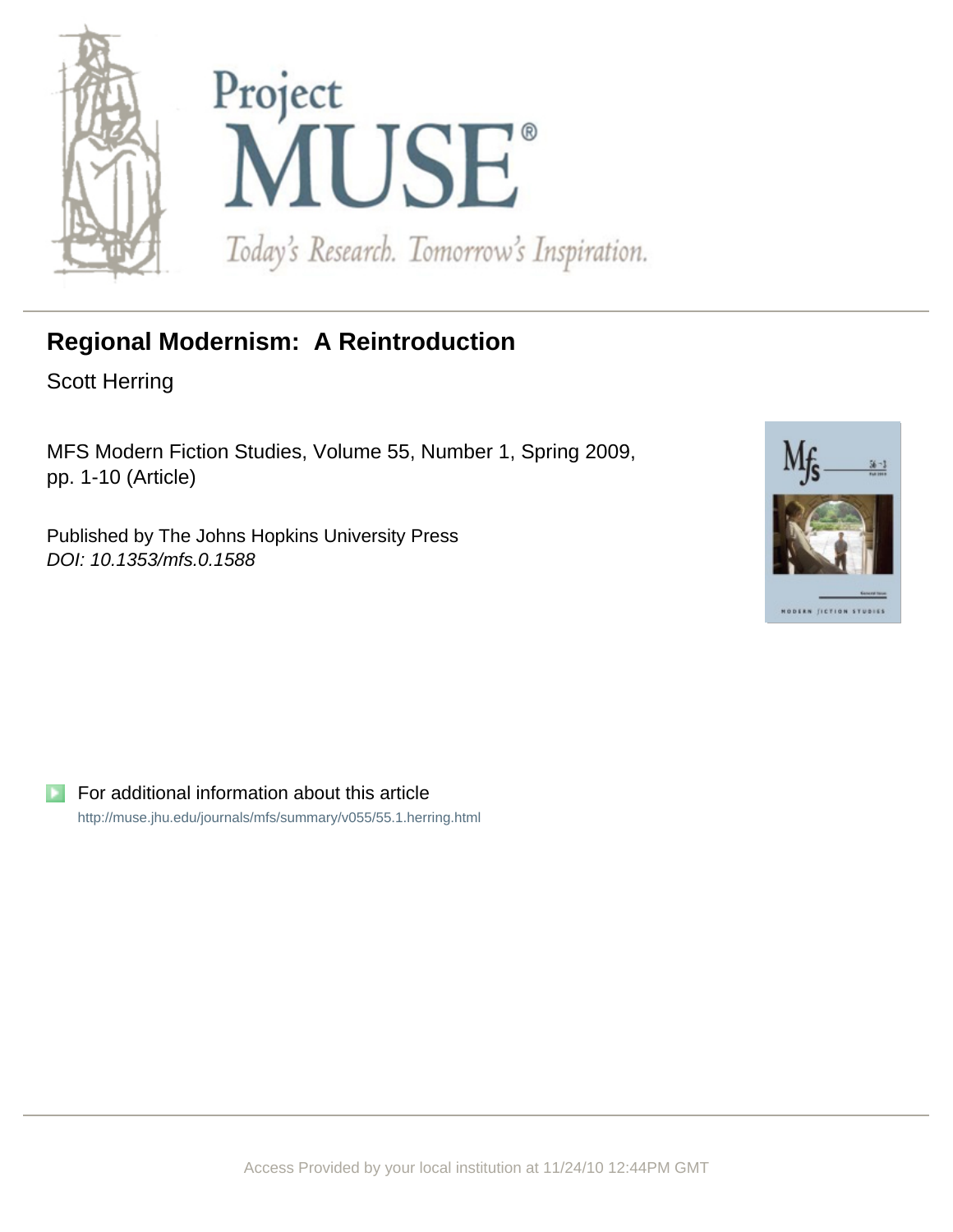

# **Scott Herring**

"Europe," crowed Iowa-based painter Grant Wood in a lesserknown modernist manifesto, "has lost much of its magic. Gertrude Stein comes to us from Paris and is only a seven days' wonder. Ezra Pound's new volume seems all compound of echoes from a lost world. The expatriates do not fit in with the newer America, so greatly changed from the old" (19). Wood—he of *American Gothic* fame—titled his snippy comments *Revolt against the City*, and in this 1935 essay argued for a quiet revolution that would stymie metropolitan-based modernisms: "But if it is not vocal—at least in the sense of issuing pronunciamentos, challenges, and new credos—the revolt is certainly very active. In literature, though by no means new, the exploitation of the 'provinces' has increased remarkably; the South, the Middle West, the Southwest have at the moment hosts of interpreters whose Pulitzer-prize works and best sellers direct attention to their chosen regions" (8). "Because of this new emphasis upon native materials," Wood went on to explain, "the artist no longer finds it necessary to migrate even to New York, or to seek any great metropolis. No longer is it necessary for him to suffer the confusing cosmopolitanism, the noise, the too intimate gregariousness of the large city" (22–23).

I do not want to dismiss Wood's anti-urbanism, his insufferable claims against cosmopolitanism, his social and most likely racial conservatism, and his emphatically American exceptionalism. But I do want to highlight that in the midst of these questionable politics lays an inchoate theory for a "regional modernism" decades before the phrase achieved wide currency in academic circles. The term "regional

*MFS Modern Fiction Studies,* Volume 55 number 1, Spring 2009. Copyright © for the Purdue Research Foundation by the Johns Hopkins University Press. All rights to reproduction in any form reserved.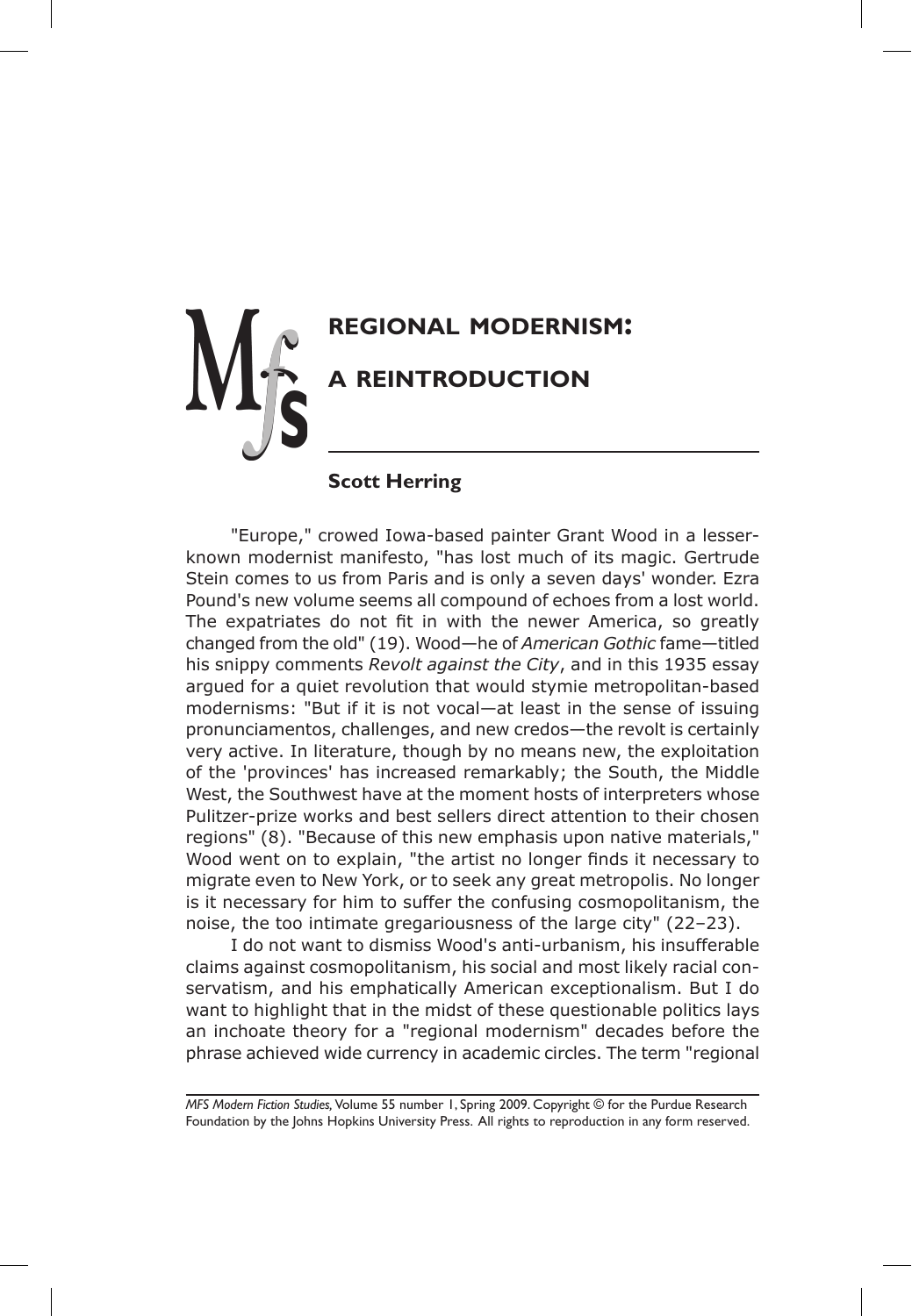### 2 Regional Modernism: A Reintroduction

modernism" first originated in architecture studies, where it came and where it continues—to characterize building design that opposed the standardizations of an International Style promoted by the likes of architects such as Le Corbusier. "Collectively," notes Vincent B. Canizaro, regional modernism "is a theory that supports resistance to various forms of hegemonic, universal, or otherwise standardizing structures that would diminish local differentiation" (20).

As such, the anti-international term "regional modernism" harkens backs to Wood as well as to the early twentieth-century theories of Frank Lloyd Wright and Lewis Mumford, who each offered treatises on the social need for "organic" architecture and regional design. Writes Mumford in his 1924 *Sticks and Stones: A Study of American Architecture and Civilization*: "Before we can build well on any scale we shall, it seems to me, have to develop an art of regional planning, an art which will relate city and countryside in a new pattern from that which was the blind creation of the industrial and the territorial pioneer" (206). By doing so, Mumford predicted with confidence, "out of the interaction of the folk and their place, through the work, the simple life of the community develops" (197).

That Mumford, Wright, and Wood together insist on interdisciplinary links between American modernism and regionalism (what Wood terms "the artistic potentialities of what some of our Eastern friends call 'the provinces'") may seem odd to the ears of twentyfirst-century literary critics (38). Studies in architecture see little difficulty in aligning regionalism with modernisms past and present, but the two have seemed rather incongruous in literary studies—and for several good reasons. Across the United States, the United Kingdom, and continental Europe, modernism's reliance on the metropolitan appears unshakeable. Its major movements crystallized in global metropoles such as London, New York, Paris, and Berlin. Publishing houses and small presses in these same cities vetted many of its major productions. Its affective repertoire often hinges on two acute responses to the supposed anonymity of the urban environment, shock and the blasé. And the gregariousness of a large city seems to nurture ideals of cosmopolitanism and worldliness that continue well into the present.<sup>1</sup>

It is hard to disagree with these intimacies between modernism and the metropolis, yet it is also not too difficult to see that the urbanized orientations of modernist studies can take a graceful swan dive into metronormativity.<sup>2</sup> In its tried-and-true formulae, a hallmark of a modernist text—new or old—is a breakaway from the region in terms of migration and affect. Its keyword is deracination, and it likes to think that it has uprooted itself from provincialism as a way of life and the provincial as a geographic entity when it leaves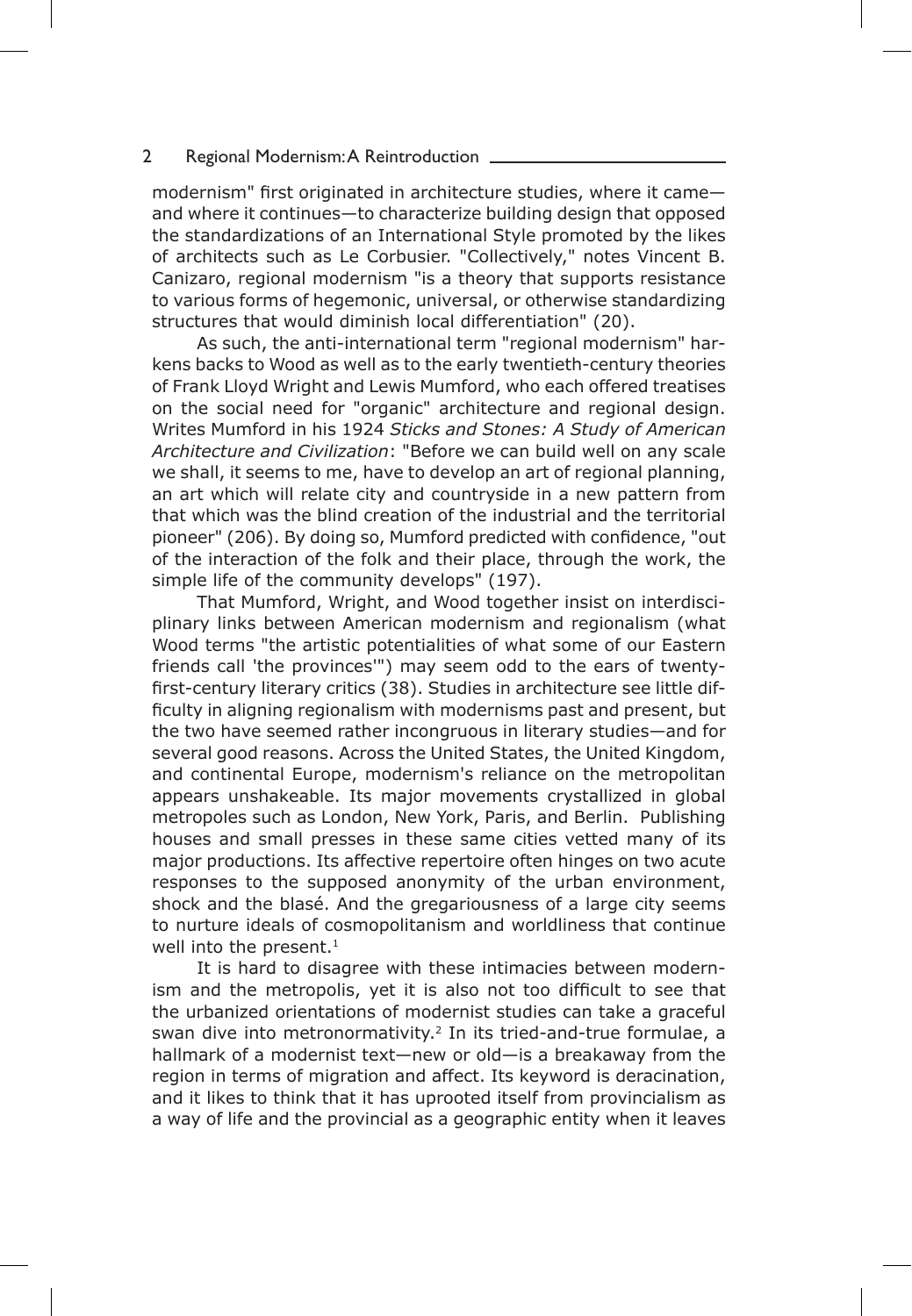## Herring 3

any pretty how town behind. An early example of this worldliness crops up in Malcolm Cowley's *Exile's Return*: "Looking backward, I feel that our whole training was involuntarily directed towards destroying whatever roots we had in the soil, toward eradicating our local and regional particularities, toward making us homeless citizens of the world" (27). Another comes to us from Carl Van Doren, who sounded regionalism's death knell in his 1922 overview *Contemporary American Novelists, 1900–1920*. In this lofty takedown of the "now moribund cult of local color" (1), Van Doren dismissed regionalism as "quaint interiors scrupulously described; rounds of minute activity familiarly portrayed; skimpy moods analyzed with a delicate competence of touch" (16). In contrast to the "Old Style" of "local color," Van Doren proselytized a more robust "New Style"—a "Revolt from the Village"—whose torch was carried by the likes of Edgar Lee Masters, Sherwood Anderson, Sinclair Lewis, Zona Gale, Floyd Dell, and F. Scott Fitzgerald (146).

While we should be wary of collapsing metropolitanism with modernism and regionalism with ruralism, this scenario remains commonplace in contemporary literary criticism. Through guilt by association, regions become sites of eradicationism and regionalism as a genre—becomes a discarded literary mode, the case study of an isolate, or, scraping the bottom of the ideological barrel, the henchman of the nation-state. Conflated with a quaint local color, "regionalism" thus figures as an antiquated and effeminized (dainty, delicate, minute, skimpy) literary form that international modernisms eclipsed, and despite the rich recent scholarship on regionalism's complex formations, its movements can often seem antimodernist at best, the "antithesis" to modernist studies at worst (Duvall 242).<sup>3</sup> Hence when scholars consider the role of regionalism in modern twentieth-century literatures, they often stereotypically relegate it to singular case studies. Willa Cather's Red Cloud, William Faulkner's Yoknapatawpha County, Zora Neale Hurston's Eatonville, and The Vanderbilt Agrarian's supremacist Deep South come to mind when one considers the American scene, and these sites have often been treated as geographic curiosities removed from larger global impulses. Such a picture inevitably paints a highly restricted field that neglects the importance of locality to modernism's world-imaginary.

Time will tell if there is also something of a shame factor going on here, as one of our essays on Katherine Mansfield and the nonurbane attests implicitly (modernist urbanity is easy to admire; regional chic is met with a question mark). Yet if one takes a minute to review the sheer volume of little magazines produced outside New York City— *Double-Dealer* (New Orleans, 1921–26); *Prairie Schooner* (Lincoln, 1927–present); *The Midland* (Iowa City, 1915–33); *Southern Review*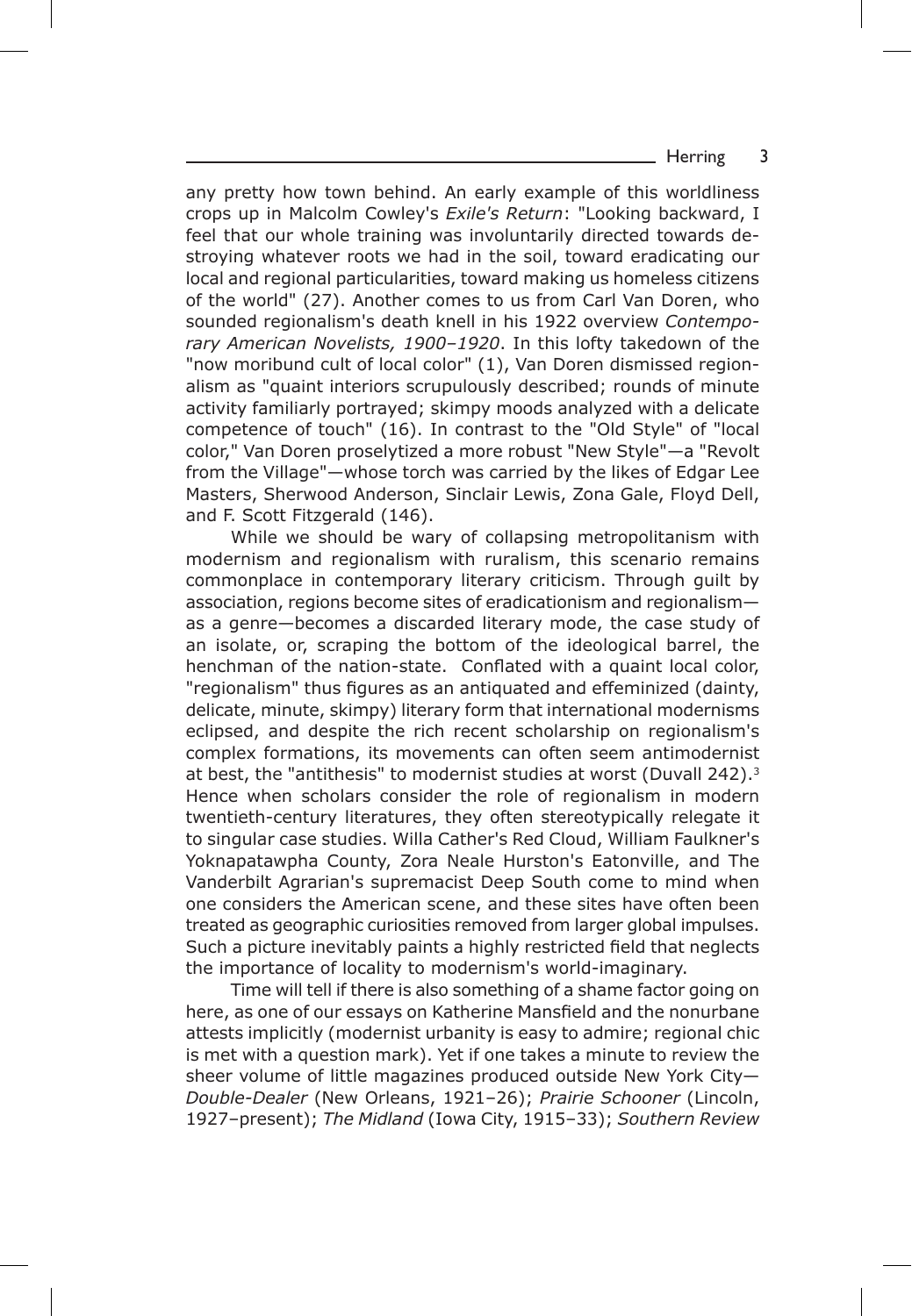### 4 Regional Modernism: A Reintroduction.

(Baton Rouge, 1935–42); *The Fugitive* (Nashville, 1922–25); *The Frontier* (Montana, 1920–39); *Kenyon Review* (Gambier, 1938–59); and *Southwest Review* (Dallas, 1924–present)—a different picture of literary regional modernism starts to emerge ("Little"). We begin to remember, as one scholar of popular American music contends, "if modernity was made in the clubs of Harlem, the back rooms of the Tenderloin, and the cafés of the Lower East Side, it surely, too, was made in the hollers of Appalachia and the bayous of French Louisiana" (Mancini 215). We also begin to recall a chunk of Raymond Williams's incisive remarks in *The Politics of Modernism*:

> This means, above all, seeing the imperial and capitalist metropolis as a specific historical form, at different stages: Paris, London, Berlin, New York. It involves looking, from time to time, from outside the metropolis: from the deprived hinterlands, where different forces are moving, and from the poor world which has always been peripheral to the metropolitan systems. This need involve no reduction of the importance of the major artistic and literary works which were shaped within metropolitan perceptions. But one level has certainly to be challenged: the metropolitan interpretation of its own processes as universals. (47)

Borrowing a page from Williams, some recent turns toward the transnational in modernist scholarship have shed light on how we might reconsider the regional differentiations inherent in many modernist productions. Even as others continue to insist that an emphasis on the regional or the local neglects "modernism at large" (Huyssen 9), critics such as Sara Blair find that "the move to nationalize and transnationalize modernist cultural production has tended to obscure its life as a local phenomenon" (814).<sup>4</sup> In a different yet not unrelated vein, Douglas Mao and Rebecca L. Walkowitz likewise propose that many critics now "globalize modernism both by identifying new local strains in parts of the world not always associated with modernist production and by situating well-known modernist artifacts in a broader transnational past" (739). Such a premise buttresses Susan Stanford Friedman's expansive definition of modernity as "wherever and whenever the winds of radical disruption blew," a definition whose "wherever" widens the geographic scope of modernist productions within and without the West (503).

Consciously or not, these credos to broaden modernist studies repeat earlier calls outside the field to attend to the subnational, the intranational, and the critically regional. Studies in architecture again point the way, much like they did with the term "regional modernism." In their theorizations of what they termed "critical regionalism"—first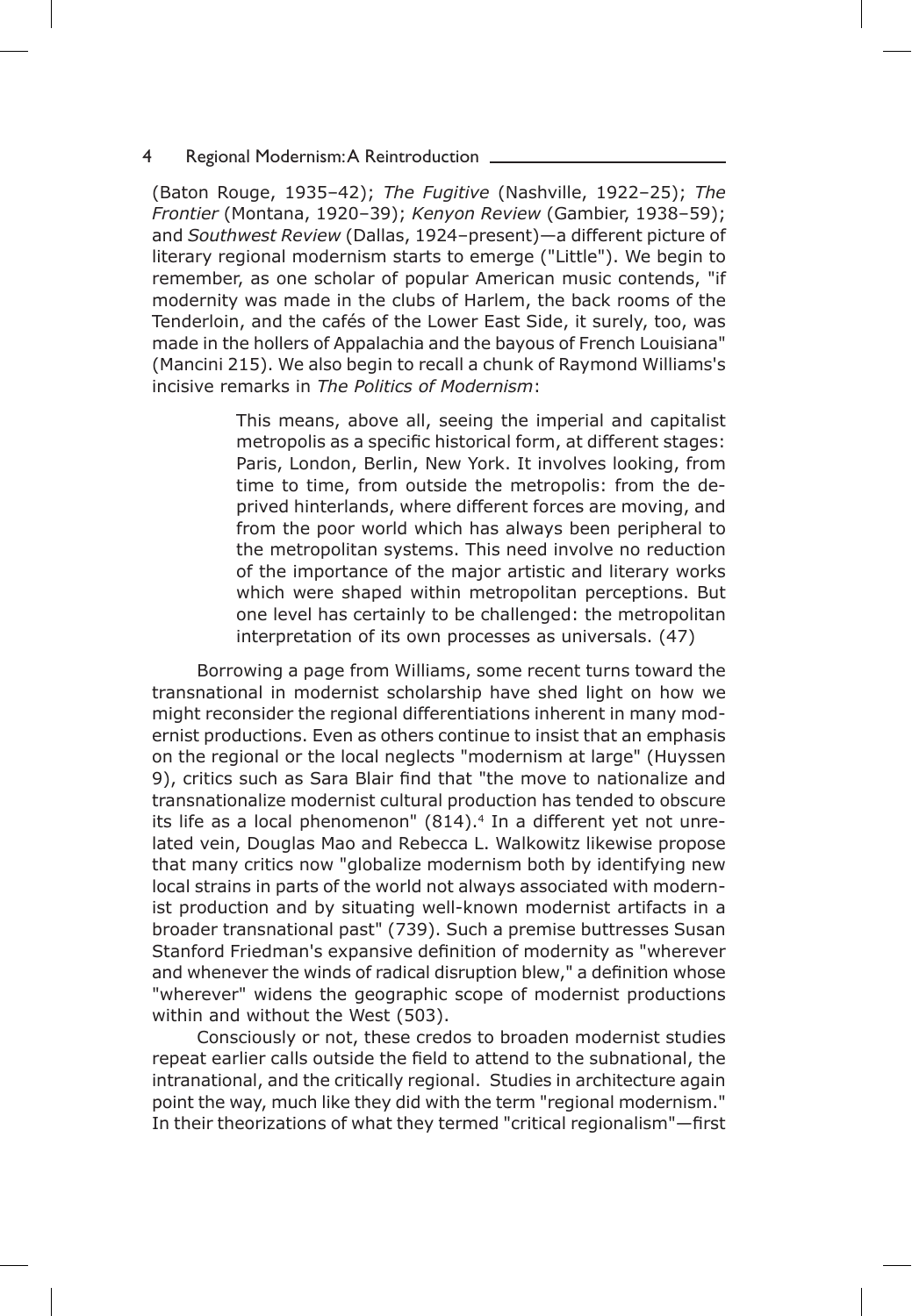## Herring 5

coined in 1981 and further developed by architectural and cultural critic Kenneth Frampton in 1985—Alexander Tzonis and Liane Lefaivre introduced a concept that could accommodate the political, aesthetic, and social elasticity of any regional-identified building design across the uneven movements of modernity. In theory and in praxis their critical regionalism "defamiliarizes regional elements" as scholars, artists, and architects nurture "the capacity of regionalism to keep redefining itself" ("Critical" 4). Such regionalism, Tzonis and Lafaivre offer, is also tightly bound to global movements that do not depend upon the destruction of local particularity. A critical regionalism would instead enhance these connections: "Critical Regionalism appears as complementary rather than contradictory in relation to trends towards higher technology, in relation to a more global economy and culture" (23). Other recent proponents of this critical regionalism such as Mary Louise Pratt, Judith Butler, Gayatri Chakravorty Spivak, José E. Limón, and Jennifer L. Fleissner—who has coined the choice phrase "diasporic regionalism" ("Earth-Eating")—agree.

We have now come full circle. This critical regionalism, when placed alongside the local-based productions of new modernist studies, returns us to the vibrant old debates that Grant Wood entered in the mid-1930s with both fists swinging. According to Michael Denning's account of popular front aesthetics in the Depression-era United States, regionalism was a "multi-accented banner" that "often overlapped with the proletarian culture avant-garde. For many of the young Midwestern, southwestern, and western writers collecting folklore and contributing stories to the little magazines, the 'regionalist' banner was adopted in the face of the metropolitan cultural left" (133). Denning then stresses that the "New York cultural left often ignored or rejected this radical regionalism: 'Regional', the left-wing regionalist Sanora Babb recalled, 'was the stinging word used by certain influential New York groups to try to keep writers outside New York in their places'" (qtd. in Denning 133). Like others I have mentioned in this introduction, Denning reminds us that a radical or critical regionalism did not fade in the wake of urbanized and urbane modernist experimentations. It was not always shunted to the "Old Style" of the late nineteenth century, and it showed an admirable capacity to keep redefining itself over the decades. Indeed, the so-called "'regionalist' banner" has been vital to the internal and internecine debates about modernity for three centuries. So often seen as adversarial, regionalism and modernism have always been compeers in terms of spatiality and in terms of periodization. This last claim begs a pressing question: what if the New Modernist Studies is as much the New Critical Regionalism?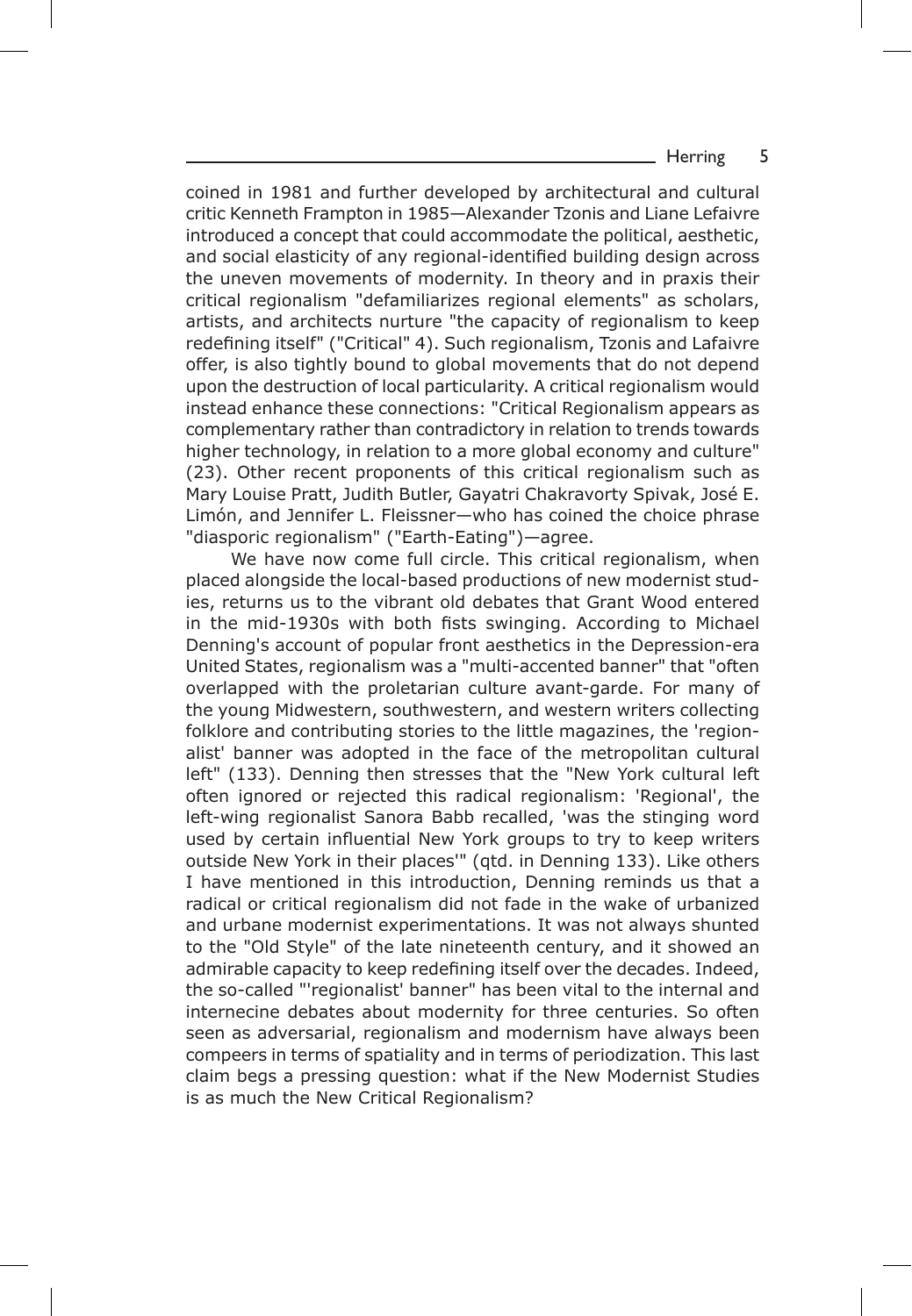# 6 Regional Modernism: A Reintroduction

Think of this special issue as a salon that mulls over this inquiry. It does not hope to rewrite the book on modernism, but it does try to keep the conversation flowing like bathtub gin in a speakeasy. Each essay minds Williams's challenge in spaces such as Southeast Asia, the rural Philippines, small town Mississippi, Manila, the settler colonies of New Zealand, London, Anasazi cliff dwellings in what would become the US Southwest, the hills of Los Angeles, northern Nevada, and Nashville, Tennessee. Each informs their close reading by incorporating other fields such as intellectual history, anthropology, film studies, feminist studies, postcolonial studies, queer studies, and Asian American studies into their critique. Each tracks the productive possibilities—and, in a few cases, the unexpected impossibilities that regionalism produced for Filipino, Anglo-American, Indian, British, Asian American, and Mãori modernisms. And each remaps the conventional cartographies of what counts—both back then and now—for a truly modernist study of regionalism within and without the United States.

In their respective essays, Denise Cruz and Geneva M. Gano explore the antinational and subnational potential of regional modernism as well as some of its imperialist pratfalls. In her queer reading of Jose Garcia Villa's *Footnote to Youth: Tales of the Philippines and Others* (1933), Cruz deftly charts the promises and the oversights of Villa, one of transpacific modernism's most notable diasporic stars. Through a thick braid of literary history, biography, queer studies, and Asian American studies, Cruz reads the poetics of *Footnote to Youth* as symptomatic of queer of color modernist dislocation, focusing on how Villa deployed a Filipino regionality to advance an international modernism that also contradicted the ideological violence of international modernity (even as he neglected to voice the concerns of Filipina women). On a different register, in her witty close reading of Nathanael West's 1939 *The Day of the Locust*, Gano introduces what she terms a "New Deal regionalism" that West used to counteract the false promises of Depression-era nationalism in the United States. Focusing on West's mockery of the local color tradition found, surprisingly enough, in the developing tradition of the Hollywood novel, Gano then widens her critique to address the misogyny and racism that undergirds New Deal regional productions of the thirties.

David McWhirter and Eric Aronoff compose their investigations of regional modernism around two classic modernist concerns: mass culture and primitivism. McWhirter turns to the writings of Mississippibased author Eudora Welty to explore how her supposedly small town fictions dialogue with world-productions such as silent film. This alone is worthy of note, but McWhirter takes his thesis several steps further to discuss how this complex dance between the regionalized US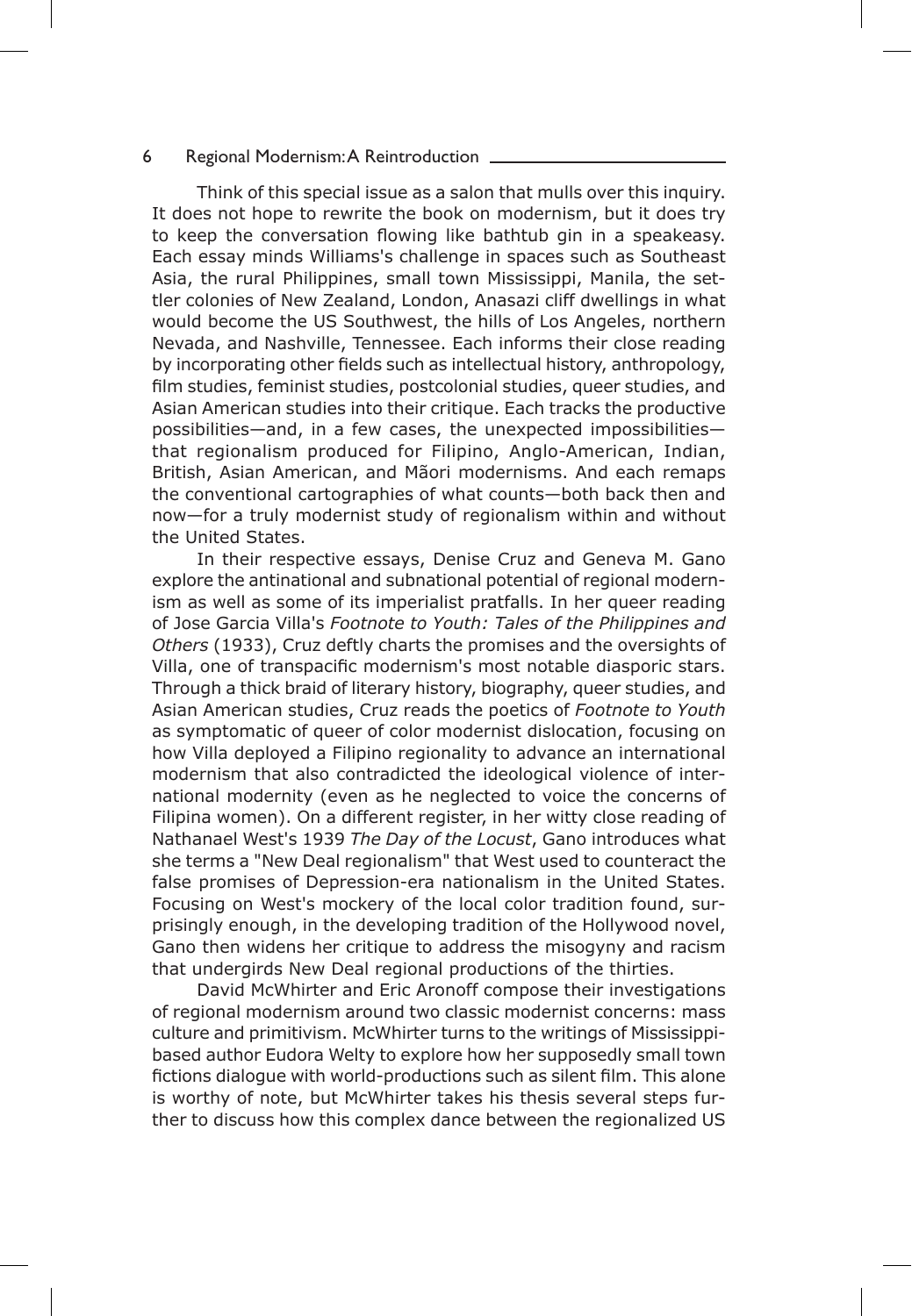## Herring 7

South and global media networks was gendered and racialized by the segregated social codes of the Jim Crow era. Similarly, Aronoff takes a common trope of modernist studies—primitivism—and reveals how the figure of the Native American proved vital to much of American regional modernism's self-understanding and public promotion. Layering the Boasian ethnographic critique of Edward Sapir with Willa Cather's *The Professor's House* with New Critic pundit John Crowe Ransom's "The Aesthetic of Regionalism," Aronoff offers an entirely original account of modernist organic form as it relied on constructions of regionality and indigenous bodies.

Moving away from the transpacific as well as the transcontinental United States, Saikat Majumdar and Jessica Berman concentrate on relays between the global metropolis of London (or the urbanities of Bloomsbury) and its colonial regionalisms in South Asia and Australasia. Majumdar focuses on a key oversight in studies of Katherine Mansfield—her fraught relation to the settler colony of New Zealand and attends to the affective shocks of trauma, boredom, and urbane envy sparked by settler life. His reading then expands to consider Mansfield's canonical relation not only to British modernism and the tradition of the domestic novel, but also to the advent of a Mãori literary tradition that flourishes to this day. Berman also tackles movements from a center of metropolitan modernism to a centerpiece of metropolitan modernism through her biographical and literary analysis of Mulk Raj Anand, one of India's more celebrated twentieth-century authors. Theorizing what she terms "regional cosmopolitanism," she incisively reads Anand's interactions with London's literary scenes as the writer went on to produce modernist works such as *Coolie* (1936) and *Untouchable* (1935).

Finally, Stephen Hong Sohn examines the afterlife of regional modernism in contemporary works of US-based fiction by turning to Julie Otsuka's novel *When the Emperor Was Divine* (2002). First contextualizing the novel amid the traumatic legacies of Second World War internment camps in the US, Sohn next illuminates how modern and modernist visions of the North American Western desert landscape continue to haunt the imaginaries of contemporary writers such as Otsuka. Questioning traditional geographic boundaries of Asian American literary production, Sohn uses Otsuka to interrogate the role of regionalist local color as it lives on in twenty-first century writings that continue to critique mythologies of the American West—mythologies that many regional modernist writers, painters, and architects helped to reinforce, if not reintroduce.

In their respective exploitations of the so-called provinces, these seven essays remarkably increase the parameters of modernist studies. They illustrate that as much as there will always be a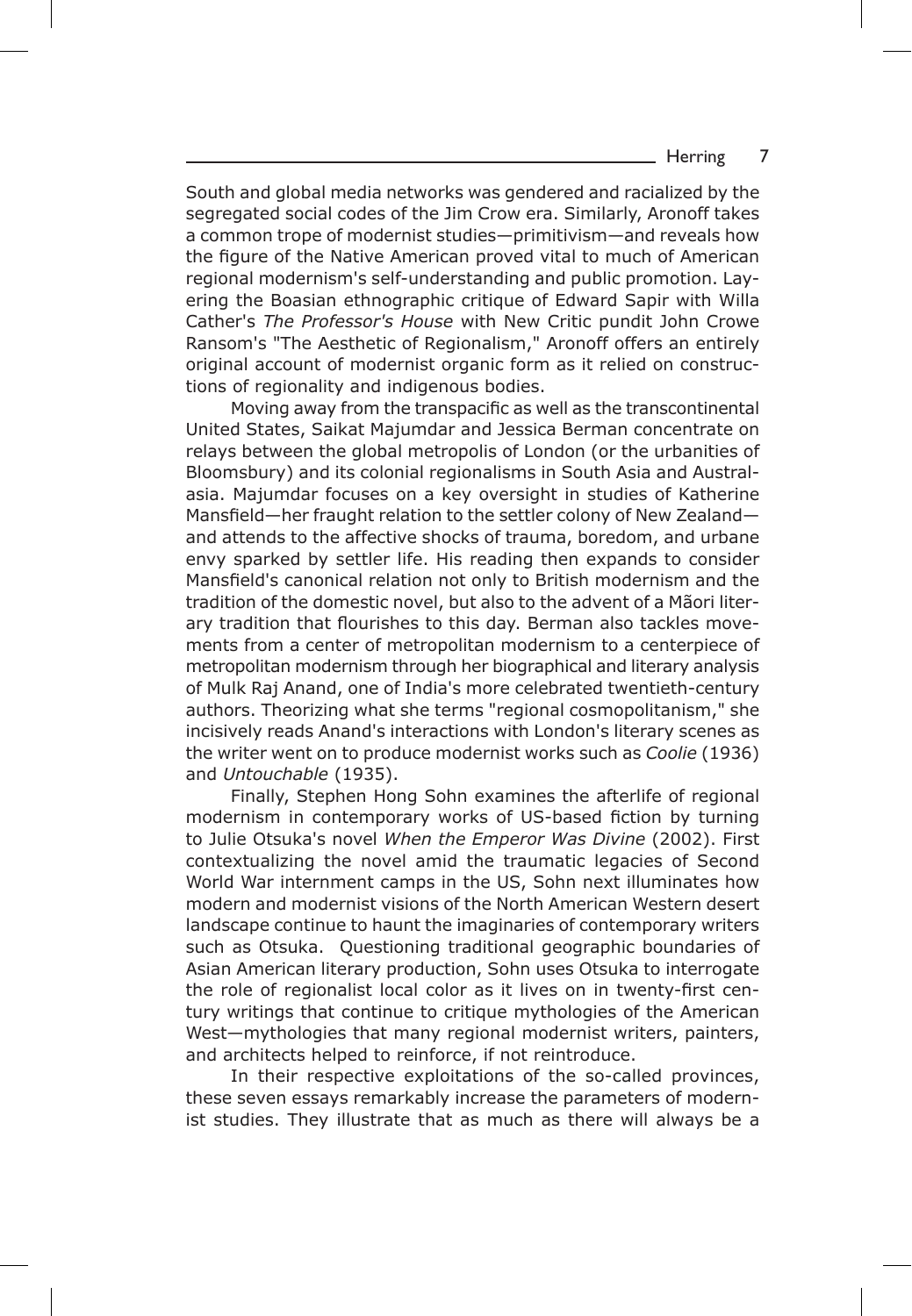# 8 Regional Modernism: A Reintroduction \_

plurality of modernities, so too will there always be a multitude of regional modernisms. Speaking broadly, Wood would have termed this "regional activity in the arts and letters" (44). Today, we might call this a modernism at small even when at large.

# **Notes**

- 1. A most recent example of this comes from Jacques Derrida's *On Cosmopolitanism and Forgiveness*, where the philosopher finds cosmopolitanism to be "a novel status for the city" (3).
- 2. For more on international modernism's tendency towards urbanism, see Felski (70).
- 3. A sample from my primary fields of interest would include Pryse, Fetterly and Pryse, Foote, Brown, Hsu, Kaplan, Hegeman, Farland, McGurl (135–57), Bone, Rowe, Scandura, and Baker Jr. on the "new southern studies" (9).
- 4. See Doyle and Winkiel on "which city, which hillside" (2), Baucom, Duggan, Smith and Cohn, and Povinelli and Chauncey for more on these interconnections between the local and the transnational in studies of modernism and modernity.

# **Works Cited**

- Baker Jr., Houston A. *Turning South Again: Re-thinking Modernism/Rereading Booker T.* Durham: Duke UP, 2001.
- Baucom, Ian. "Township Modernism." Doyle and Winkiel 227–44.
- Blair, Sara. "Local Modernity, Global Modernism: Bloomsbury and the Place of the Literary." *ELH* 71 (2004): 813–38.
- Bone, Martyn. "The (Extended) South of Black Folk: Intraregional and Transnational Migrant Labor in *Jonah's Gourd Vine* and *Their Eyes Were Watching God*." *American Literature* 79 (2007): 753–79.
- Brown, Bill. *A Sense of Things: The Object Matter of American Literature*. Chicago: U of Chicago P, 2003. 81–135.
- Canizaro, Vincent B. "Introduction." *Architectural Regionalism: Collected Writings on Place, Identity, Modernity, and Tradition*. Ed. Canizaro. New York: Princeton Architectural, 2007. 16–33.
- Cowley, Malcolm. *Exile's Return: A Literary Odyssey of the 1920s*. New York: Viking, 1934.
- Denning, Michael.*The Cultural Front: The Laboring of American Culture in the Twentieth Century*. London: Verso, 1997.
- Derrida, Jacques. *On Cosmopolitanism and Forgiveness*. Trans. Mark Dooley. London: Routledge, 2001.
- Doyle, Laura and Laura Winkiel, eds. *Geomodernisms: Race, Modernism, Modernity*. Bloomington: Indiana UP, 2005.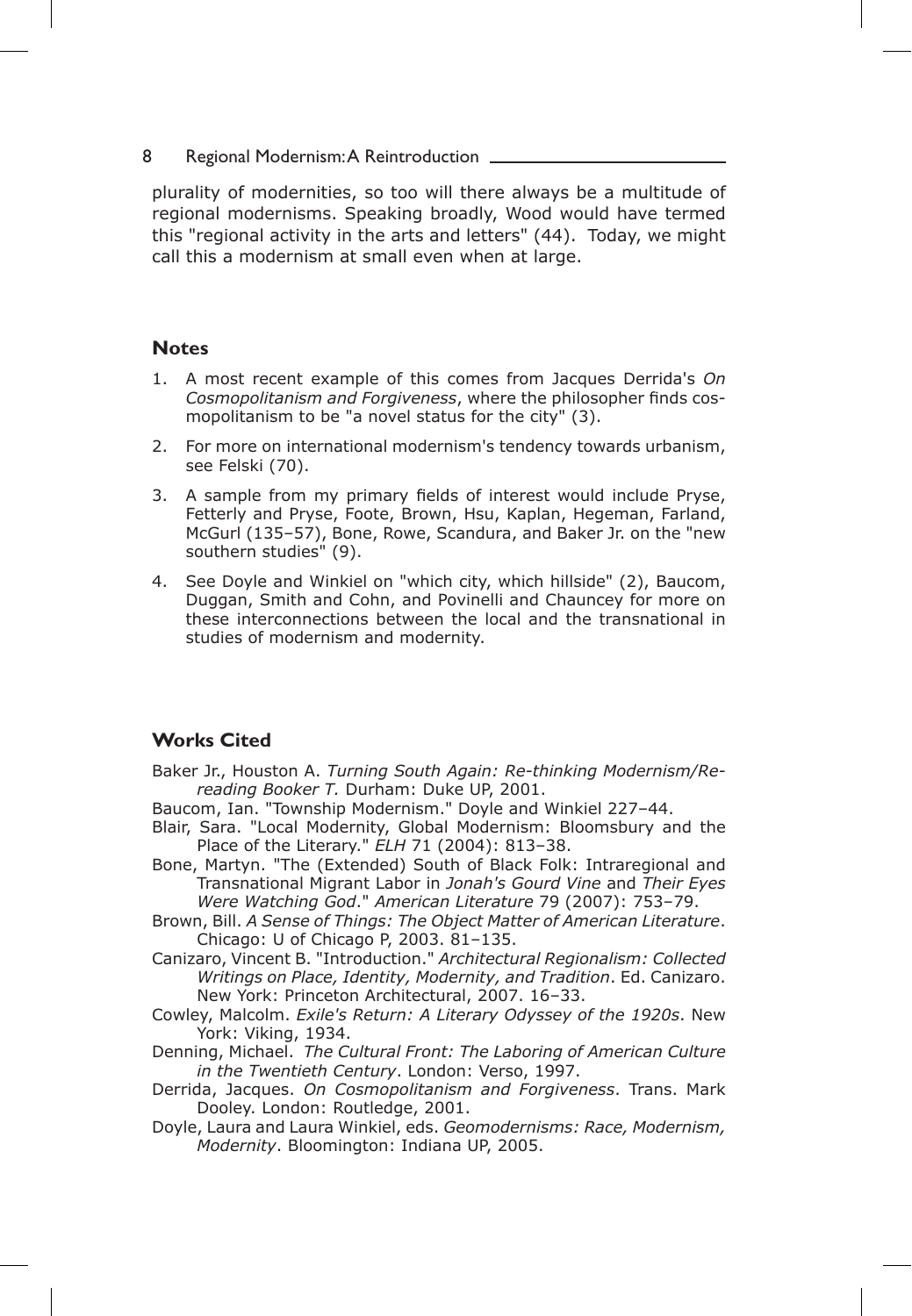———. "Introduction: The Global Horizons of Modernism." Doyle and Winkiel 1–14.

- Duggan, Lisa. *Sapphic Slashers: Sex, Violence, and American Modernity*. Durham: Duke UP, 2000.
- Duvall, John. "Regionalism in American Modernism." *The Cambridge Companion to American Modernism*. Ed. Walter Kalaidjian. Cambridge: Cambridge UP, 2005. 242–60.
- Farland, Maria. "Modernist Versions of Pastoral: Poetic Inspiration, Scientific Expertise, and the 'Degenerate' Farmer." *American Literary History* 19 (2007): 905–36.
- Felski, Rita. *Doing Time: Feminist Theory and Postmodern Culture*. New York: New York UP, 2000.
- Fetterly, Judith and Marjorie Pryse. *Writing Out of Place: Regionalism, Women, and American Literary Culture*. Champaign: U of Illinois P, 2005.
- Fleissner, Jennifer L. "Earth-Eating, Addiction, Nostalgia: Charles Chesnutt's Diasporic Regionalism." *Studies in Romanticism*. Forthcoming.
- Foote, Stephanie. *Regional Fictions: Identity and Culture in Nineteenth-Century American Literature*. Madison: U of Wisconsin P, 2001.
- Friedman, Susan Stanford. "Periodizing Modernism: Postcolonial Modernities and the Space/Time Borders of Modernist Studies." *Modernism/ Modernity* 13 (2006): 425–43.
- Hegeman, Susan. *Patterns for America: Modernism and the Conception of Culture*. Princeton: Princeton UP, 1999.
- Hsu, Hsuan L. "Literature and Regional Production." *American Literary History* 17 (2005): 36–69.
- Huyssen, Andreas. "Geographies of Modernism in a Globalizing World." *Geographies of Modernism: Literatures, Cultures, Spaces*. Ed. Peter Brooker and Andrew Thacker. London: Routledge, 2005. 6–18.
- Kaplan, Amy. "Nation, Region, and Empire." *The Columbia History of the American Novel*. Ed. Emory Elliott et al. New York: Columbia UP, 1991. 240–66.
- Limón, José E. "Border Literary Histories, Globalization, and Critical Regionalism." *American Literary History* 20 (2008): 160–82.
- "Little Magazine." *The Columbia Encyclopedia*. Ed. Paul Lagassé. 6th ed. New York: Columbia UP, 2000. 1652.
- Mancini, J. M. "'Messin' with the Furniture Man': Early Country Music, Regional Culture, and the Search for Anthropological Modernism." *American Literary History* 16 (2004): 208–37.
- Mao, Douglas and Rebecca L. Walkowitz. "The New Modernist Studies." *PMLA* 123 (2008): 737–48.
- McGurl, Mark. *The Novel Art: Elevations of American Fiction after Henry James*. Princeton: Princeton UP, 2001.
- Mumford, Lewis. *Sticks and Stones: A Study of American Architecture and Civilization*. 1924. New York: Dover, 1955.
- Povinelli, Elizabeth A. and George Chauncey. "Thinking Sexuality Transnationally: An Introduction." *GLQ* 5 (1999): 439–50.
- Pryse, Marjorie. "Literary Regionalism and Global Capital: Nineteenth-Century U.S. Women Writers." *Tulsa Studies in Women's Literature* 23 (2004): 65–89.